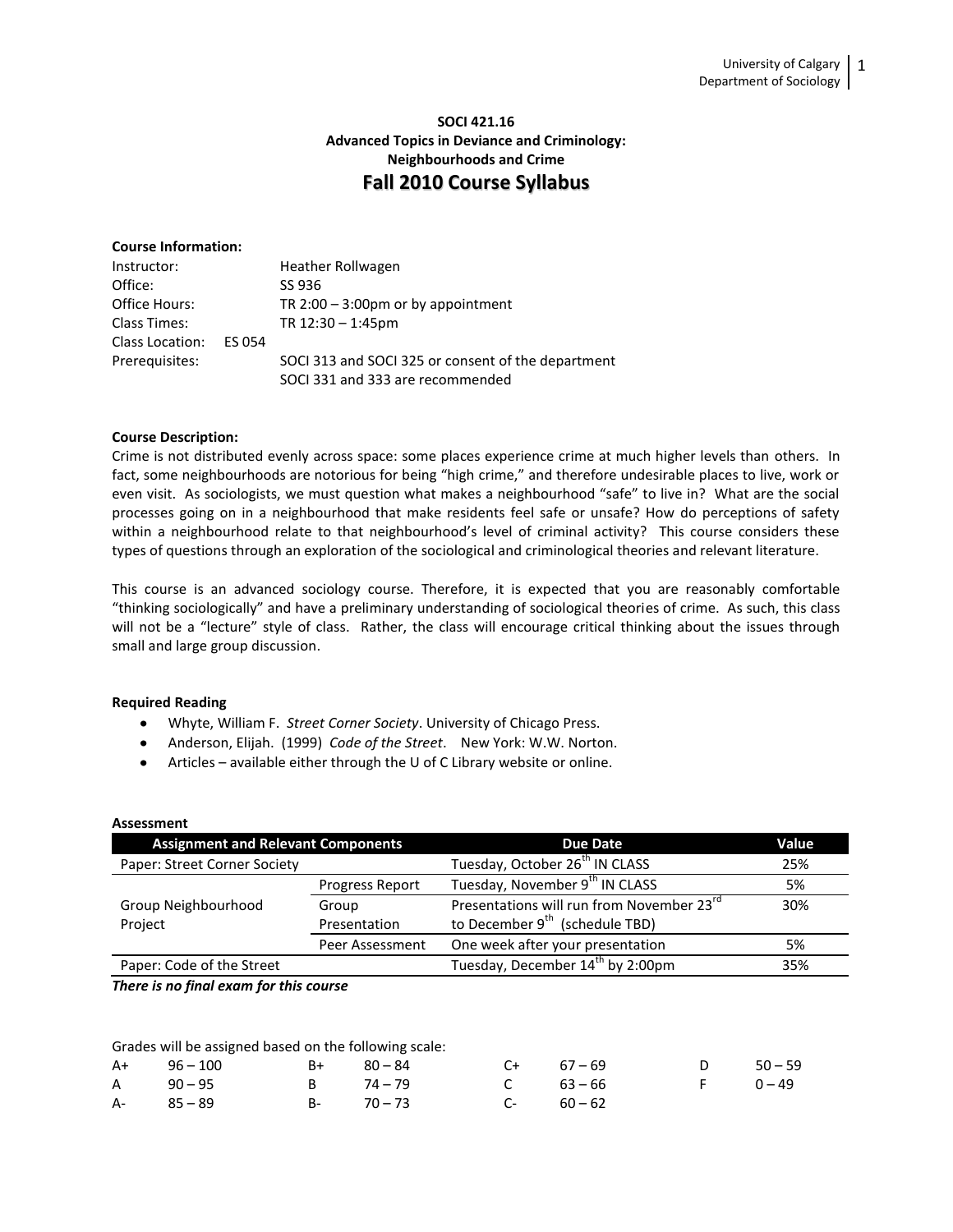*Please note: The grades for a course component may be scaled to maintain equity among sections and to conform to departmental norms.*

### **Assignment Details**

#### *Essay 1: Street Corner Society*

For this paper, you will read the book *Street Corner Society*. You will then write a short paper that critically assesses how this ethnography relates to social disorganization theory. Papers must be between 5 and 6 pages, typed and double-spaced (12 point font and 1" margins). A grading rubric will be posted on Blackboard, and you are encouraged to consult this rubric when planning and writing your paper. This assignment is worth 25% of your final grade. Papers submitted after class on October 26<sup>th</sup> will be subject to a late penalty of 10% each day, including weekends. More information will be provided in class.

#### *Group Neighbourhood Project*

In groups of 4-5, you will conduct an in-depth study of a neighbourhood in Calgary. You must research this neighbourhood and use the concepts and theories discussed in class to analyze the experience of crime and disorder in the neighbourhood. In addition to a group presentation, you must submit a progress report in class on Tuesday, November 9, 2010. You will also complete a peer assessment, the results of which will be worth 5% of your final grade. More information on this project is provided on pages 6 and 7 of this syllabus.

#### *Essay 2: Code of the Street*

For this paper, you will read the book Code of the Street. You will select one general idea from class and provide an analysis of that idea as it applies to this ethnography. For example, you might consider how the two competing cultural perspectives on crime and community (subcultural theory and cultural attenuation) are portrayed in this ethnography. Papers will be between 8 and 10 pages, typed and double-spaced (12 point font and 1" margins). A grading rubric will be posted on Blackboard, and you are encouraged to consult this rubric when planning and writing your paper. Papers are due to my office by Tuesday, December  $14<sup>th</sup>$  at 2:00pm. The assignment is worth 35% of your final grade. Papers submitted after this time are subject to a late penalty of 10% each day, including weekends. More information will be provided in class.

#### **Some Important Policies**

#### Classroom Conduct

I will do my best to create a classroom environment in which all students feel comfortable sharing ideas and participating in discussions. Inappropriate or disruptive behaviour, comments or language will not be tolerated. If you ever have any concerns about the classroom environment, I encourage you to come speak with me in person.

### Ethics

You are advised that any research with human subjects--including any interviewing (even with friends and family), opinion polling, or unobtrusive observation--must have the approval of the Departmental Ethics Committee. Interviewing and polling is not permitted in collecting data on neighbourhoods. Unobtrusive observation for the group neighbourhood project is permitted only if you have signed the waiver and if your observation plan has been approved by the instructor (see information on p.7-8 for more information).

#### Email

Email is a great way to contact me to make an appointment. Email is an *inappropriate* mode of contact if you have questions relating to substantive course content, questions about your grades, questions for which the answer is readily available on the course syllabus, or concerns regarding my teaching style. For these issues, please come see me in person during my office hours or make an appointment to meet with me. When you email me, please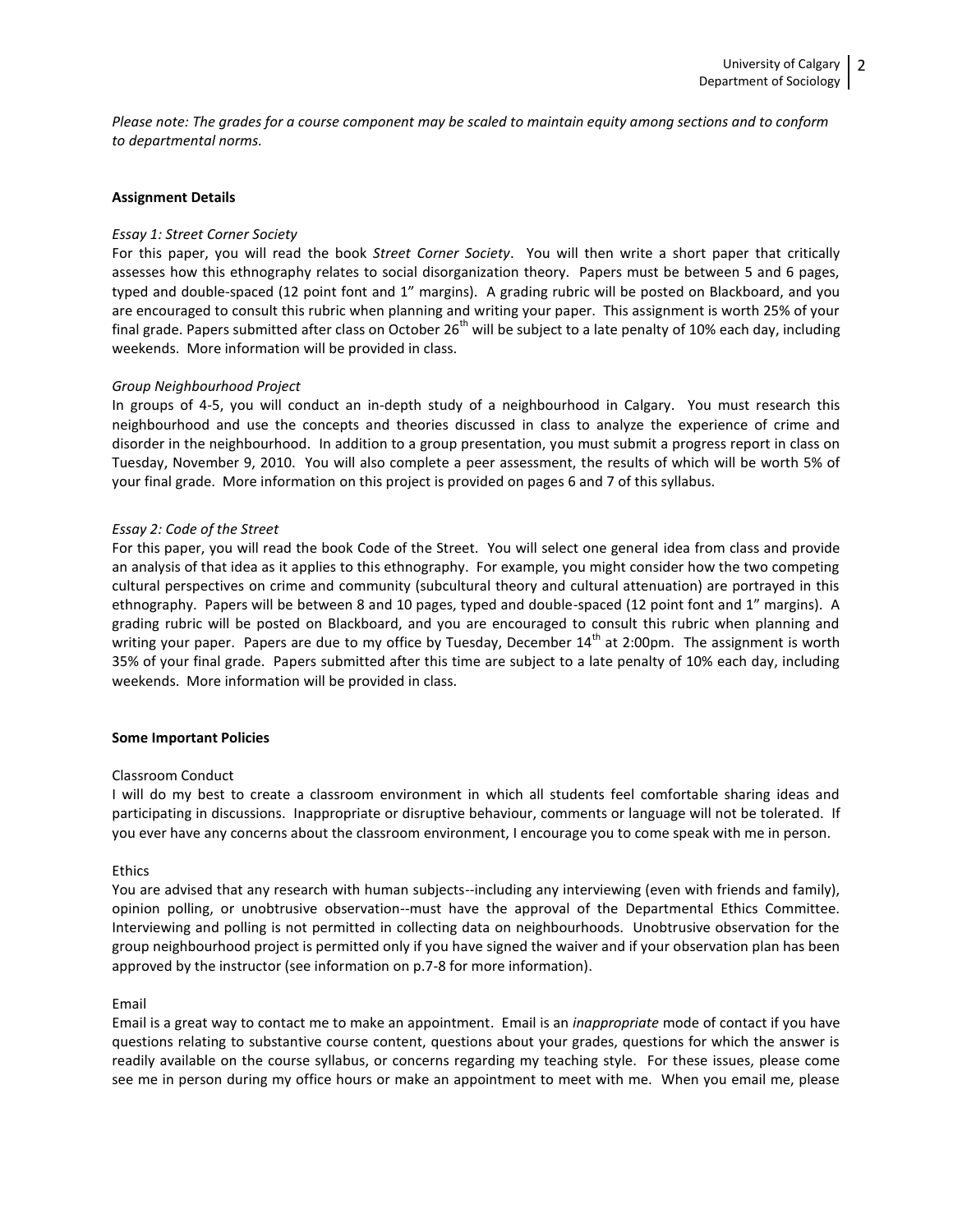include your full name. *Please be aware that I have no access to the internet in the evenings or on weekends/holidays.*

### Use of Laptop Computers in Class

Laptop computers are permitted in class for the sole purpose of taking notes. If it is discovered that you are using a laptop computer for any other reason, you will be asked to put the computer away and you will not be permitted to use a computer in class again.

### Cell Phones

Please make every effort to remember to turn off cell phones and pagers while in class. If you need to keep a cell phone turned on, please come speak to me at the beginning of the semester.

#### Group work

A significant portion of your mark is based on a group project. Understandably, this may cause some anxiety among students. At the beginning of the semester, you will be asked to complete a group contract with your team members. This contract with outline the responsibilities and expectations for each group member, and will be used to mediate any concerns. In addition, you are encouraged to take notes during each meeting, and communicate with your team members very clearly and openly. If you are having and ongoing issue with a member (or members) of your group, please make an appointment to speak with me.

#### Writing

Two of the assignments in this course involve writing papers. Papers are assessed on content and writing style. If you need help with your writing, you may make an appointment to see me, or schedule an appointment with a tutor at the Effective Writing Centre (www.efwr.ucalgary.ca).

#### Reading

Given that there are no exams in this course, the material in the readings is not directly tested. The weekly readings provide the background for both class discussions and the assignments. Classroom discussions will help you "piece together" the different perspectives so that you may complete each assignment successfully. The two assigned books are used to write the papers. These books are not included in the weekly reading assignments; therefore, it is your responsibility to ensure that you allow enough time to read each of the books well before the assignment is due.

## Exam Policies and Deferrals (Assignments and Exams)

You must provide me with advance notice if you are unable to pass in the final paper on time. All requests for deferral of a course component due to health reasons must be accompanied by written documentation as outlined in the University Calendar and should be obtained while you have the physical or emotional problem rather than after recovery. Deferrals may be allowed in the following circumstances: illness, domestic affliction or religious conviction. Travel arrangements and misreading of the syllabus are not valid reasons for requesting a deferral. Deferrals will not be granted if it is determined that you have not shown just cause. Please note that requests to defer term work past the end of a term go through the Undergraduate Programs Office (UPO) and must be processed by the deadlines that are established in the U of C Calendar. You can find the forms you need online:

#### *Deferred Term Work Form*:

### <http://www.ucalgary.ca/registrar/files/registrar/defTW.pdf>

You must submit these deferral forms to the Social Sciences Associate Dean (Students) through the UPO office: Undergraduate Programs Office, 4th Floor, MacEwan Student Centre. Only the Associate Dean approves requests for deferrals which extend beyond the end of a term. Instructors are not involved in such decisions. To make an appointment with the Associate Dean, phone (403) 220-8155.

Academic Misconduct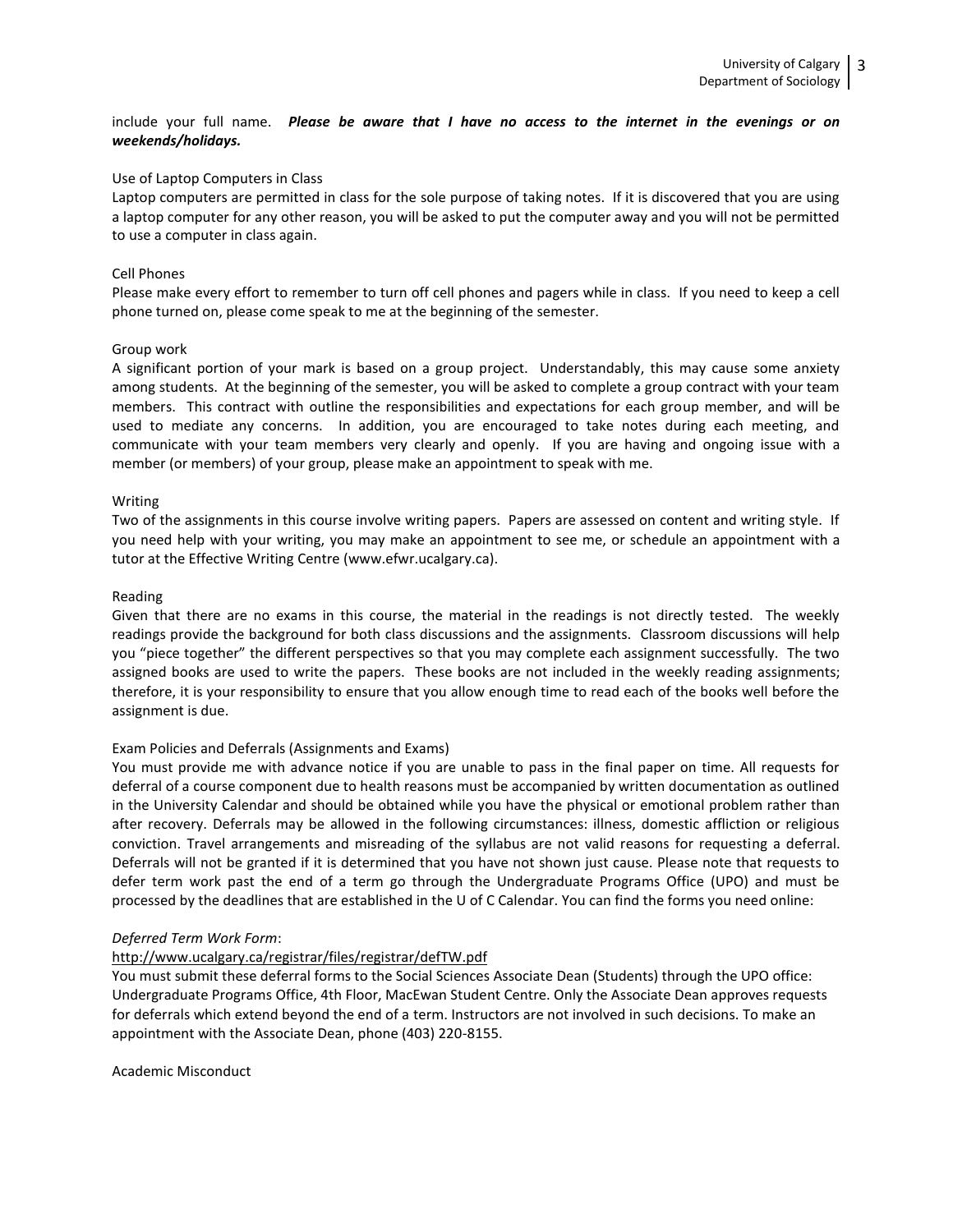Cheating is regarded as a serious academic offense. Students are advised to consult the University Calendar, which presents a Statement of Intellectual Honesty and definitions and penalties associated with cheating, plagiarism, and other academic misconduct.

## The Freedom of Information and Protection of Privacy (FOIP)

This legislation disallows the practice of having students retrieve assignments from a public place, e.g., outside an instructor's office or the Department main office. Term assignments must be returned to students individually, during class, or during my office hours; if you are unable to pick up your assignment you may provide me with a stamped, self-addressed envelope to be used for the return of the assignment.

### Safewalk

The University of Calgary provides a "safe walk" service to any location on Campus, including the LRT, parking lots, bus zones, and campus housing. For Campus Security/Safewalk call 220-5333. Campus Security can also be contacted from any of the "Help" phones located around Campus.

### Academic Accommodation

Students with a disability, who require academic accommodation, need to register with the Disability Resource Centre (MC 295, telephone 220-8237). Academic accommodation letters need to be provided to course instructors no later than fourteen (14) days after the first day of class. *It is your responsibility to register with the Disability Resource Centre and to request academic accommodation, if required.* 

Handing in Papers Outside of Class, Return of Final Papers and Release of Final Grades

1. When students are unable to submit papers at class, they should make arrangements to hand in their papers directly to the instructor or teaching assistant rather than at the Sociology Department main office.

2. Final papers will not be returned through the Sociology Department main office. The Freedom of Information and Protection of Privacy (FOIP) legislation disallows the practice of having students retrieve assignments from a public place, (i.e., outside an instructor's office, the department office, etc.). Students who want their final papers returned by mail must attach a stamped, self-addressed envelope with the paper. Otherwise final papers will only be available for pick-up during the instructor's office hours at the end of this term or the beginning of the next term.

3. Final grades are not posted by the Sociology department. They are only available online.

## Emergency Evacuation

In the case of fire or other emergency evacuation of the classroom, please proceed to the assembly point in the ICT Food Court.

## Office of the Student Ombuds

The Office of the Student Ombuds provides independent, impartial and confidential support for students who require assistance and advice in addressing issues and concerns related to their academic careers. Please consult the website for more information: www.su.ucalgary.ca/services/student-services/student-rights

### **Schedule of Topics and Weekly Readings (subject to change)**

Week 1: Introduction to the social ecology of crime

Reiss, Albert J. Jr. (1986) "Why are Communities Important in Understanding Crime?" *Crime & Justice*, 8: 1-33.

### Weeks 2 & 3: Sociological theories of crime and place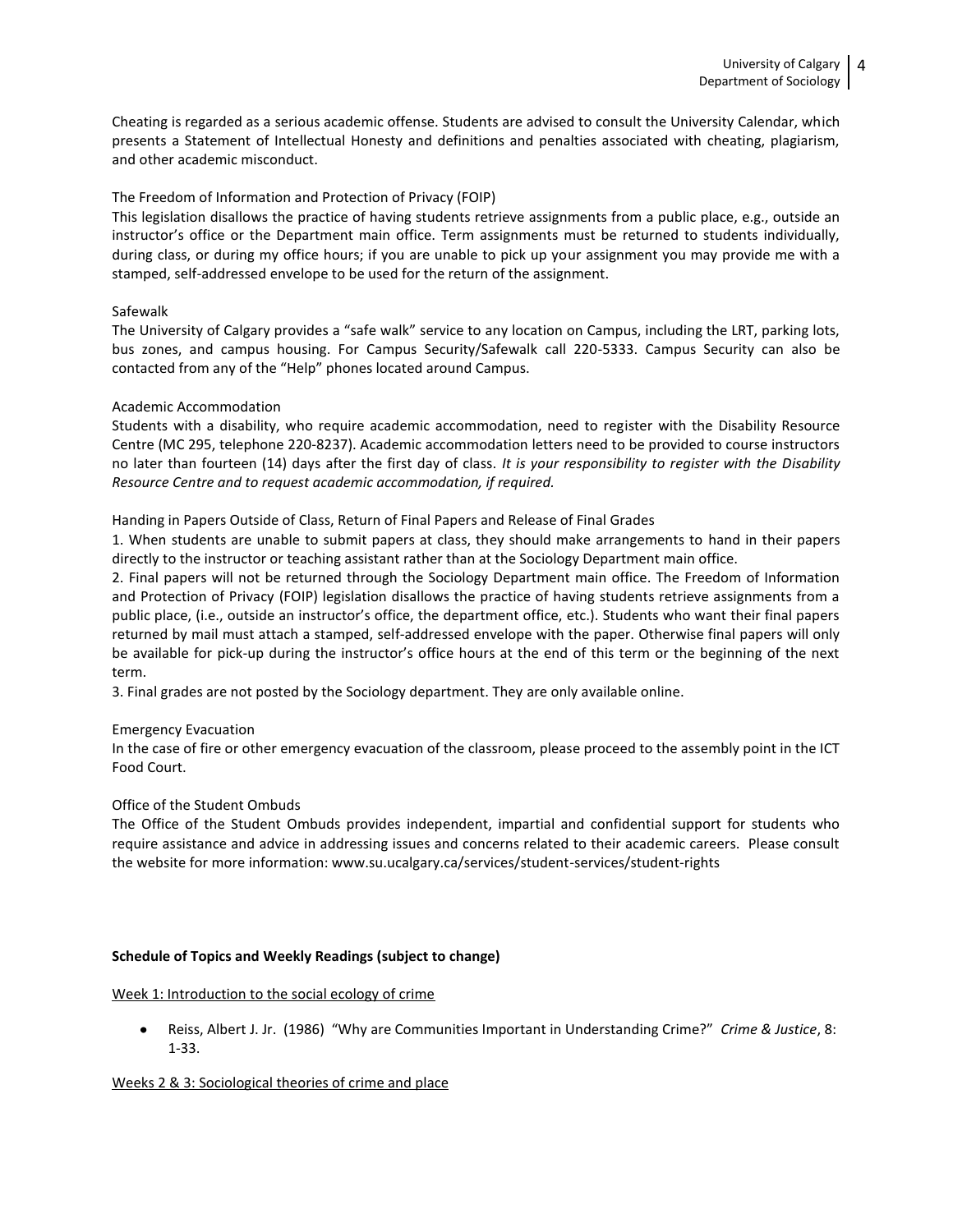- Bursik, Robert J. Jr. 1988 "Social Disorganization and Theories of Crime and Delinquency: Problems and Prospects." *Criminology*, 26(4): 519-552.
- Sampson, Robert J. 2002 "Transcending Tradition: New Directions in Community Research, Chicago Style." *Criminology*, 40(2): 213-230.

## Week 4: Neighbourhoods and Culture

- Sampson, Robert J. and Dawn Jeglum Bartusch. 1998 "Legal Cynicism and (Subcultural?) Tolerance of Deviance: The Neighborhood Context of Racial Differences." *Law & Society Review*, 32(4): 777-804.
- Warner, Barbara. 2003 "The Role of Attenuated Culture in Social Disorganization Theory." *Criminology*, 41(1): 73-98.

# Week 5: Collective Efficacy and Informal Social Control

- Almgren, Gunnar. 2005 "The Ecological Context of Interpersonal Violence: From Culture to Collective Efficacy." *Journal of Interpersonal Violence*, 20(2): 218-224.
- Sampson, Robert J. 2004 "Networks and Neighbourhoods: The Implications of Connectivity for Thinking about Crime in the Modern City." Access at: http://wjh1.wjh.harvard.edu/soc/faculty/sampson/articles/2004\_NetworkLogic.pdf

## Week 6: Neighbourhood Disorder and Fear of Crime

- Skogan, Wesley. 1986 "Fear of Crime and Neighborhood Change." *Crime & Justice*, 8: 203-229.
- Sparks, Richard, Evi Girling and Ian Loader. 2001 "Fear and Everyday Urban Lives." *Urban Studies*, 38(5-6): 885-898.

## Week 7: Neighbourhood Disorder and Crime Prevention Policy

- Newman, Oscar. 1995 "Defensible Space: A New Physical Planning Tool for Urban Revitalization." *Journal of the American Planning Association*, 61(2)149-155.
- Novak, Kenneth J. And Charlotte L. Seiler. 2001 "Zoning Practices and Neighborhood Physical Disorder". *Criminal Justice Policy Review*, 12 (2):140-163.

## Week 8: Policing Neighbourhoods

- Nolan, James J. III, Norman Conti and Jack Mcdevitt. 2004 "Situational policing: neighbourhood development and crime control." *Policing & Society*, 14(2): 99-117.
- Kelling, George L. and James Q. Wilson. 1982 "Broken Windows." The Atlantic Monthly. Access at: http://www.manhattan-institute.org/pdf/\_atlantic\_monthly-broken\_windows.pdf

## Week 9: Neighbourhood action and change

- Skogan, Wesley G. 1989 "Communities, crime and neighborhood organization." *Crime & Delinquency*, 35(3): 437-457.
- Chaskin, Robert R. and Mark L. Joseph. 2010 "Building 'Community' in Mixed-Income Developments: Assumptions, Approaches and Early Experiences." *Urban Affairs Review*, 45(3): 299-335.

## Week 10: Urban Planning

Freeman, Lance. 2001 "The Effects of Sprawl on Neighborhood Social Ties: An Explanatory Analysis." *Journal of the American Planning Association*, 67(1):69-77.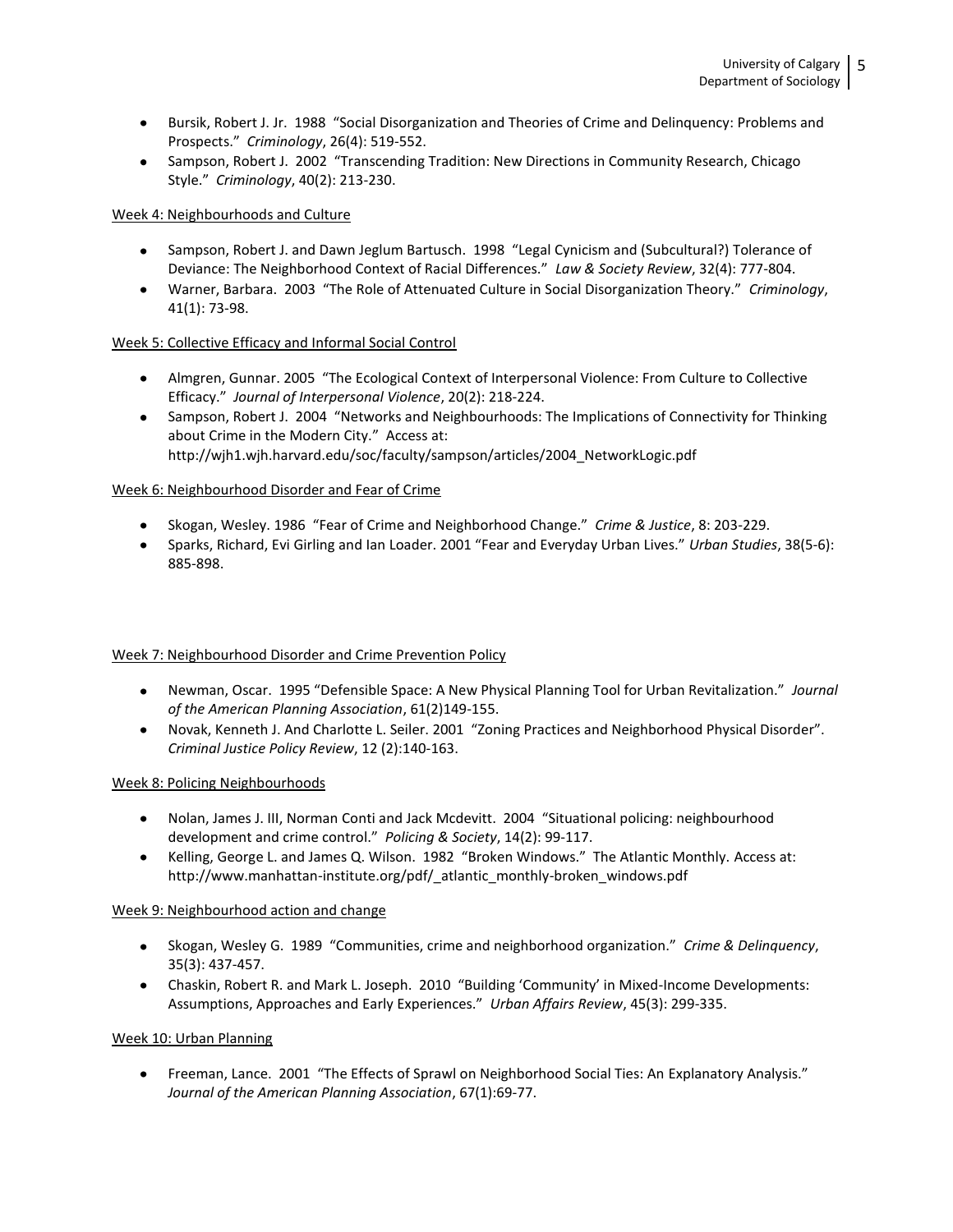#### Weeks 11-13: Group Neighbourhood Presentations

• No Reading  $\odot$ 

### **Group Neighbourhood Project**

*Overview:* This project will be completed in groups of 4-5. Your group members will be determined in the second class. Each group will be assigned a neighbourhood in Calgary. The assignment is to conduct an in-depth analysis of issues relating to crime and disorder in this neighbourhood, interpret this research in light of the theories and ideas discussed in class and readings, and prepare some recommendations for how these issues can be addressed.

*Research Using Secondary Sources:* You will need to do some research in order to better understand this community's experience of crime and disorder. There are many sources of information on a neighbourhood: publicly available information (such as community newsletters) is often available on the internet, as is information about neighbourhood programs and initiatives. The City of Calgary has information on its website about the structural demographics of every neighbourhood in Calgary and basic crime rates, and the Calgary Police Service has a "crime mapping" program online that roughly shows the nature of crime and location of incidents in Calgary neighbourhoods.

*Option to Collect Data Using Unobtrusive Observation:* There is an option to conduct an unobtrusive observation as part of this project. **Observation is an option, and is not a required component of this project.** Individuals wishing to conduct an observation in a neighbourhood are subject to the ethical guidelines set forth by the Conjoint Faculties Research Ethics Board. A class-based ethical application has been filed with the Department of Sociology Ethics Committee.

Observation in a neighbourhood will allow you to see "firsthand" what is going on. Observation is often used in qualitative research in order to uncover more complex phenomena in natural social settings. In the context of this research, observation of a neighbourhood may help to inform your understanding of issues such as the urban design of the neighbourhood, the types of businesses and services offered to residents, and the physical condition of the neighbourhood. Since this is *unobtrusive* observation, you may not approach any individuals for any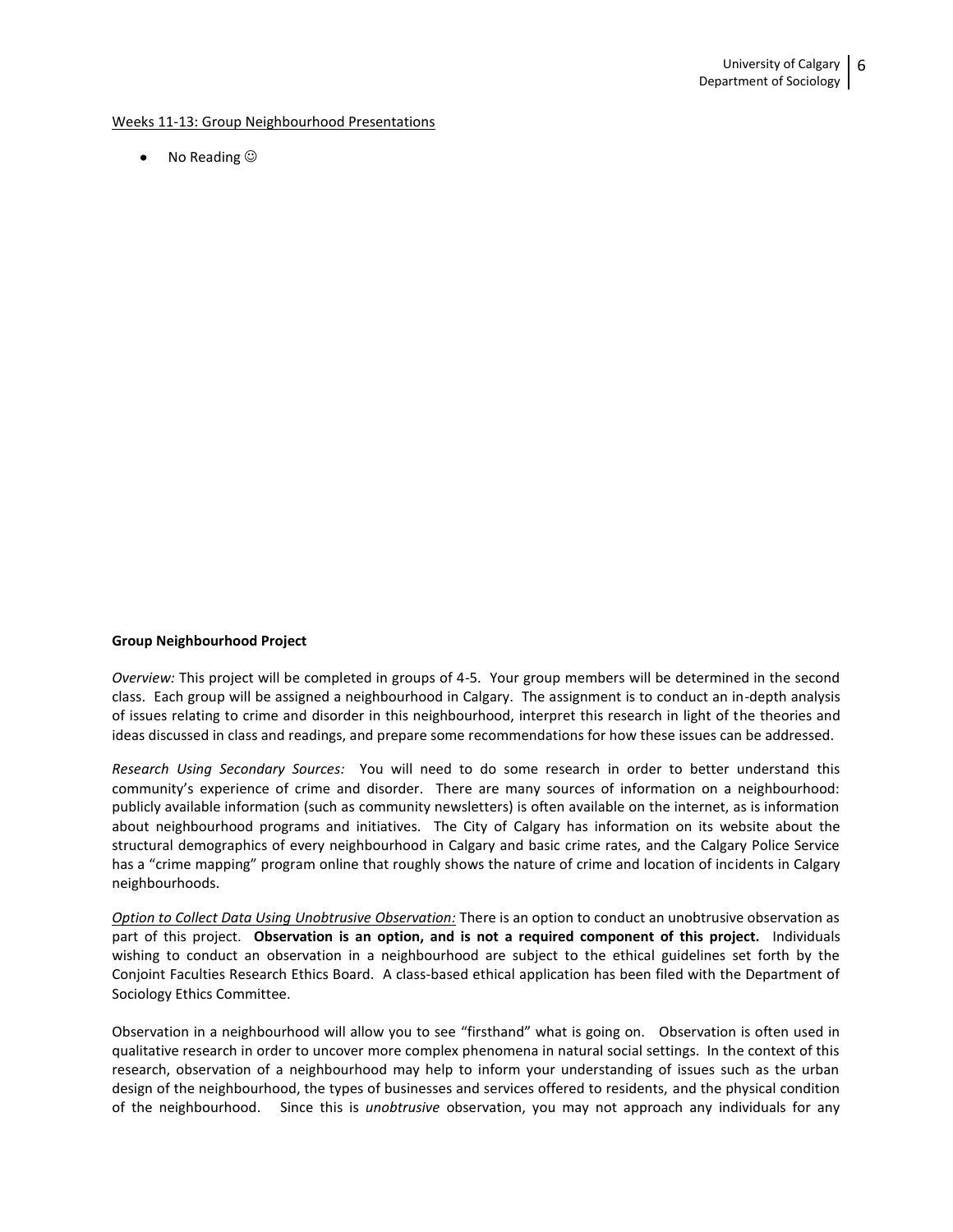reason. You are simply observing (visually and audibly) the neighbourhood. If undertaken, observation can produce invaluable empirical data to inform your project.

Observation does not mean "hanging around" a neighbourhood; rather, you must collect data in a systematic and detailed manner. To learn more about how to collect data (using field notes are systematic collection procedures), you should consult research methods texts. Some preliminary reading that will help you plan and carry out observation are listed on page 8.

If your group wishes to conduct observation, you must submit an **observation plan** to me prior to undertaking the observation. This plan will ensure that I am aware who is undertaking the observation, and that you are prepared to undertake this observation. This plan will indicate the following:

- 1. Group members who will participate in the observation
- 2. Time(s) of the observation
- 3. The observation plan (what you plan to observe and how you will document the information)
- 4. A statement that you agree to all the guidelines (listed on p.8) and that you will comply with these guidelines. All individuals participating in the observation must sign this observation plan.

Conducting an observation outside of the classroom has risks associated with it. Therefore, all individuals participating in the observation must sign a **waiver** prepared by Risk Management at the University of Calgary. You are not permitted to participate in the observation unless you have submitted this waiver.

Once again, please be aware that observation is **NOT** a required part of this project. If you choose to conduct an observation, you must observe all the following rules:

- $\triangleright$  Neighbourhood observation is only permitted if you have signed the waiver AND if I have approved the observation plan
- $\triangleright$  Observation may only be conducted in public places
- $\triangleright$  You may not speak to anyone (other than your fellow group members) during the observation. Since you do not have ethical clearance to speak to individuals, this is strictly prohibited.
- Photography in (and of) public places is permitted. **Photography of individuals, private property (including residences, vehicles and other property belonging to an individual) is not permitted under any circumstance.**
- $\triangleright$  You must conduct observation in groups of 2 people (or more)
- $\triangleright$  Please use good judgement with respect to your personal safety.
	- o Do not go anywhere by yourself
	- o One individual must carry a cell phone for emergencies
	- o Ensure you are aware of your surroundings
	- o Do not conduct observation in remote areas
	- o Ensure you have transportation to and from the neighbourhood
- $\triangleright$  You must respect the neighbourhood and neighbourhood residents by acting appropriately and respectfully to all individuals and property

### Resources:

- Bailey, Kenneth D. 1994. Methods of Social Research, 4<sup>th</sup> ed. New York, NY: The Free Press.  $\bullet$
- Denzin, Norman K. 1970. "Unobtrusive Measures: The Quest for Triangulated and Nonreactive Methods of Observation." Pp. 260-293 in *The Research Act: A Theoretical Introduction to Sociological Methods*, edited by Norman K. Denzin. Chicago, IL: Aldine.
- Maxfield, Michael and Earl Babbie. 2009. *Basics of Research Methods for Criminal Justice and Criminology*. Belmont, CA: Wadsworth.

*Presentation:* You will present the results of your research in a presentation to the class. The presentation must include all group members equally. You must demonstrate that you have done a substantial amount of research